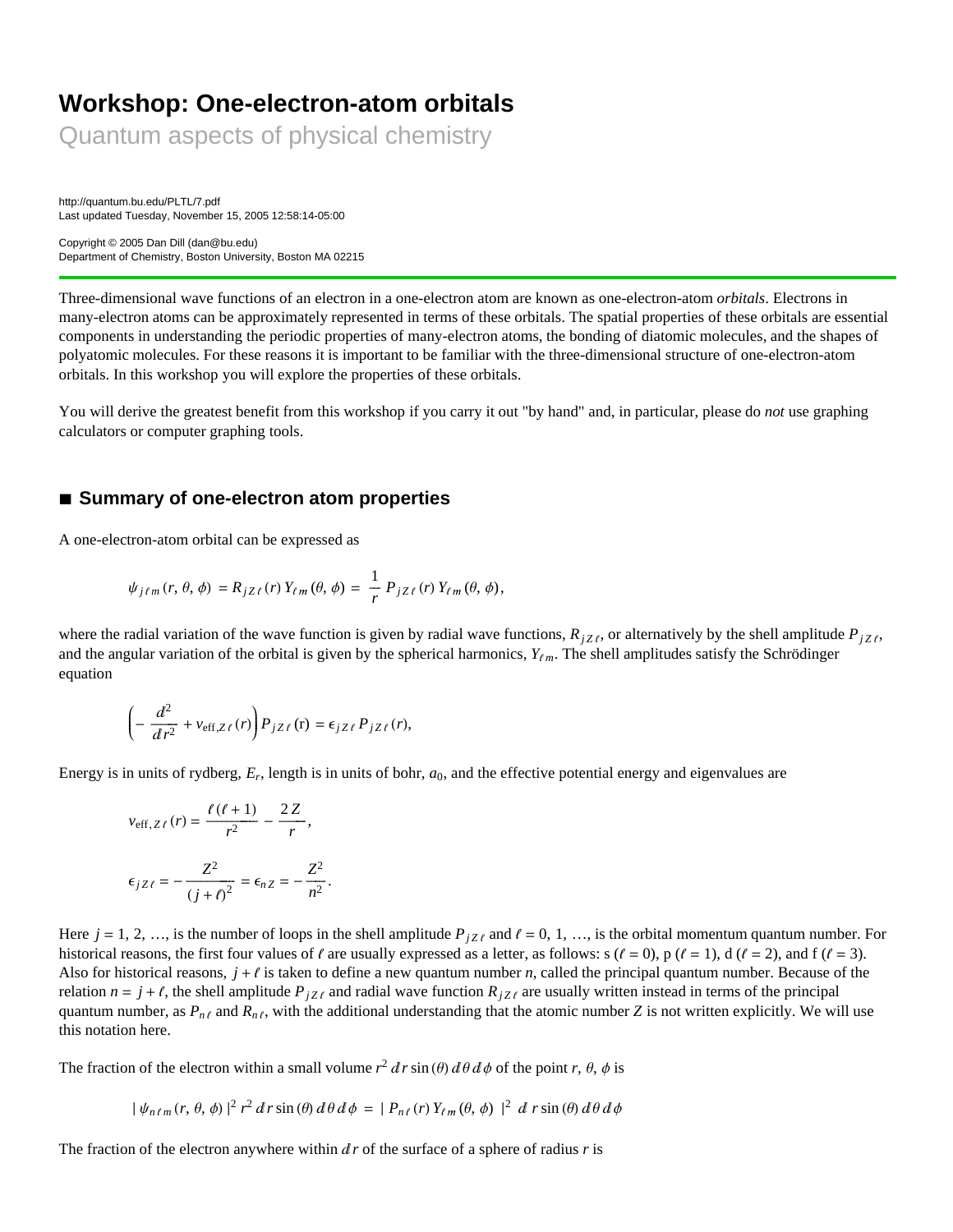$$
\int_0^{\pi} \int_0^{2\pi} \left| \psi_{n\ell m}(r,\theta,\phi) \right|^2 r^2 dr \sin(\theta) d\theta d\phi = |P_{n\ell}(r)|^2 dr
$$

This is the reason  $|P_{n\ell}(r)|^2$  is called the *shell density* of the electron, and so that we call  $P_{n\ell}$  the shell amplitude. The fraction of the electron anywhere at all is

$$
\int_0^{\infty} \int_0^{\pi} \int_0^{2\pi} \left| \psi_{n\ell m}(r, \theta, \phi) \right|^2 r^2 dr \sin(\theta) d\theta d\phi = \int_0^{\infty} |P_{n\ell}(r)|^2 dr = 1
$$

That is, the total probability of finding the electron somewhere is unity.

### **à Classical turning points**

Classical turning points are when the kinetic energy equals zero.

1. Show that the inner and outer classical turning points are given by the following expressions.

$$
r_{\rm in} = n\left(n - \sqrt{n^2 - \ell(\ell+1)}\right)/Z,
$$

$$
r_{\text{out}} = n\left(n + \sqrt{n^2 - \ell(\ell+1)}\right)/Z,
$$

2. What are the values of the turning points for a 4s electron in hydrogen  $(Z = 1)$ ?

- 3. What are the values of the turning points for a 4p electron in hydrogen?
- 4. What are the values of the turning points for a 4d electron in hydrogen?
- 5. Summarize your results in the following table.
	- $r_{\text{in}}$   $r_{\text{out}}$

```
4s
```

```
4p
```
4d

6. Explain how the relative values of the turning points could have been anticipated. *Hint*: Sketch the potential curves, indicating by a horizontal line the total energy.

### **à Sketching shell amplitudes**

A general property of the shell amplitude  $P_{n\ell}(r)$  is that for  $\rho \ll 1$  it is proportional to  $r^{l+1}$  (and so the radial wave function,  $R_{n\ell} = P_{n\ell}/r$ , is proportional to  $r^{\ell}$ ). Using this behavior, the relation between *n*,  $\ell$ , and the number of loops, *j*, and the values of the turning points, it is not too hard to make accurate sketches of shell amplitudes.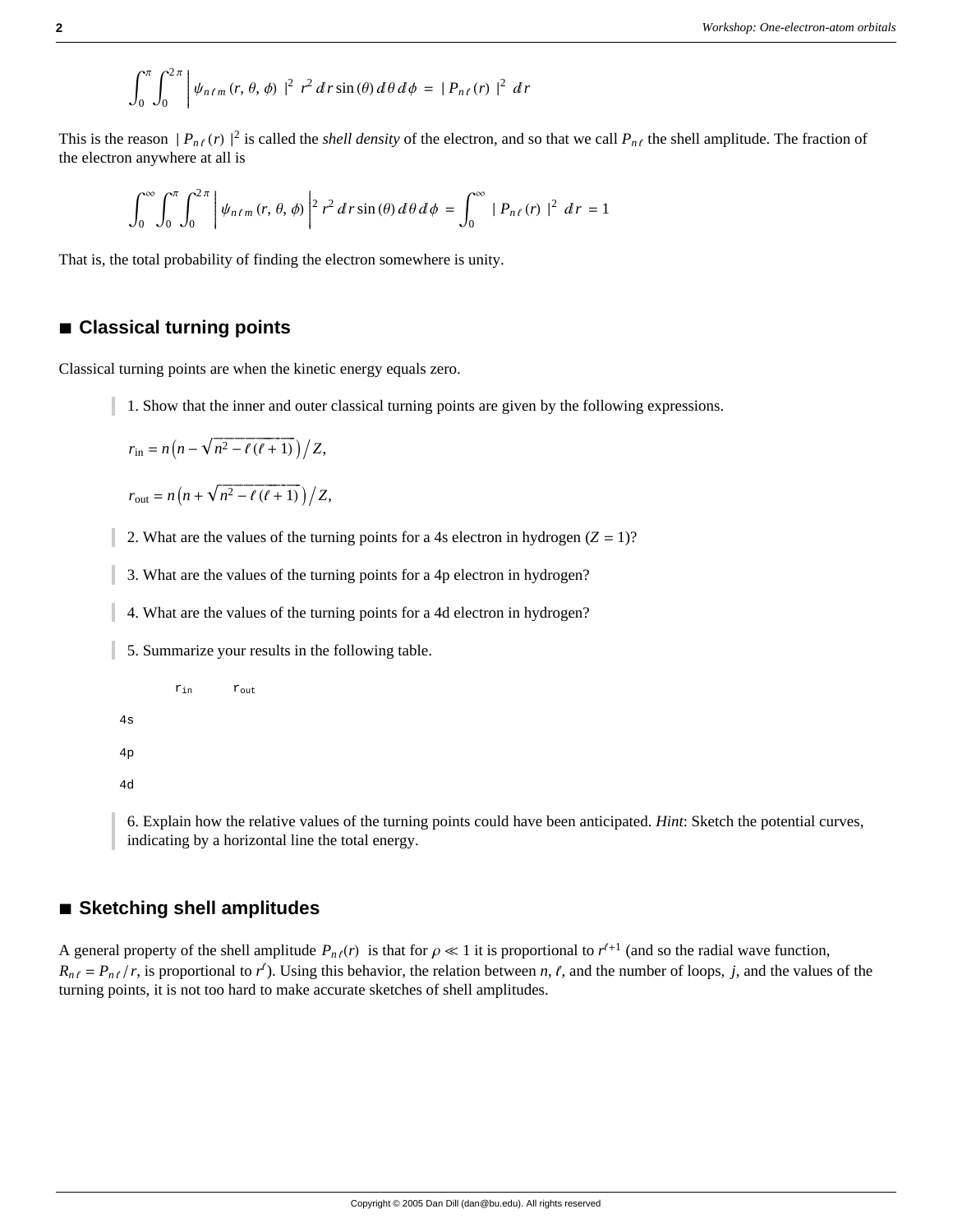7. Sketch the shell amplitude  $P_{4s}$ . Mark the classical turning points.

8. Sketch, on the same axes, the shell amplitude  $P_{4p}$ . Mark the classical turning points.

9. Sketch, on the same axes, the shell amplitude  $P_{4d}$ . Mark the classical turning points.

10. Based on your three sketches, which electron do you expect to have the smallest average radius,  $\langle \rho \rangle$ ?

11. Based on your three sketches, which electron do you expect to have the largest average radius,  $\langle \rho \rangle$ ?

12. The exact expresion for the average radius is  $\langle \rho \rangle_{n\ell} = n^2(1 + \frac{1}{2}(1 - \frac{\ell(\ell+1)}{n^2})) / Z$ . Do your predictions jibe with the values obtained by the exact expression?

13. Do your predictions make sense in terms of the periodic table?

### **à Sketching spherical harmonics**

Spherical harmonics are functions of the two polar angles,  $\theta$  and  $\phi$ . A way to visualize these functions is to construct a *polar plot*. A polar plot represents the *magnitude* (absolute value) of the function as the length of a line centered at the origin, and it represents the values of the angles  $\theta$  and  $\phi$  by the direction of the line. The result will be a three-dimensional surface centered at the origin.

A polar plot in two dimensions results if the value of one of the angles is held constant. For example, setting  $\theta = \pi/2$  we can construct a polar plot of the magnitude of a function in the *xy* plane; setting  $\phi = 0$  would give a polar plot in the positive half of the *zx* plane; and setting  $\theta = \pi/4$  would give a polar plot parallel to the *xy* plane of the magnitude of the function at 45° from the *z* axis.

Because spherical harmonics can have both negative and positive values, while polar plots represent only the magnitude of functions, we need a way to distinguish when function values are positive and when they are negative. In chemistry this is usually done by marking those parts of the surface (or curve if one angle is fixed) that correspond to positive function values with a positive sign, +, and by marking those parts of the surface that correspond to negative function values with a negative sign, -.

Here is an example polar plot of the angular dependence of the  $p_x$  spherical harmonic,  $sin(\theta) cos(\phi)$ , in the *xy* plane, that is, for  $\theta = \pi/2$ .



Polar plot of the p<sub>x</sub> spherical harmonic angular dependence,  $\sin(\theta)\cos(\phi)$ , for  $\theta = \pi/2$ . The right lobe corresponds to positive values and the left lobe corresponds to negative values. The length of each line terminating in a point is the value of  $cos(\phi)$  for the corresponding value of  $\phi$ .

The right lobe corresponds to positive values and the left lobe corresponds to negative values. The length of each line terminating in a point is the value of  $cos(\phi)$  for the corresponding value of  $\phi$ .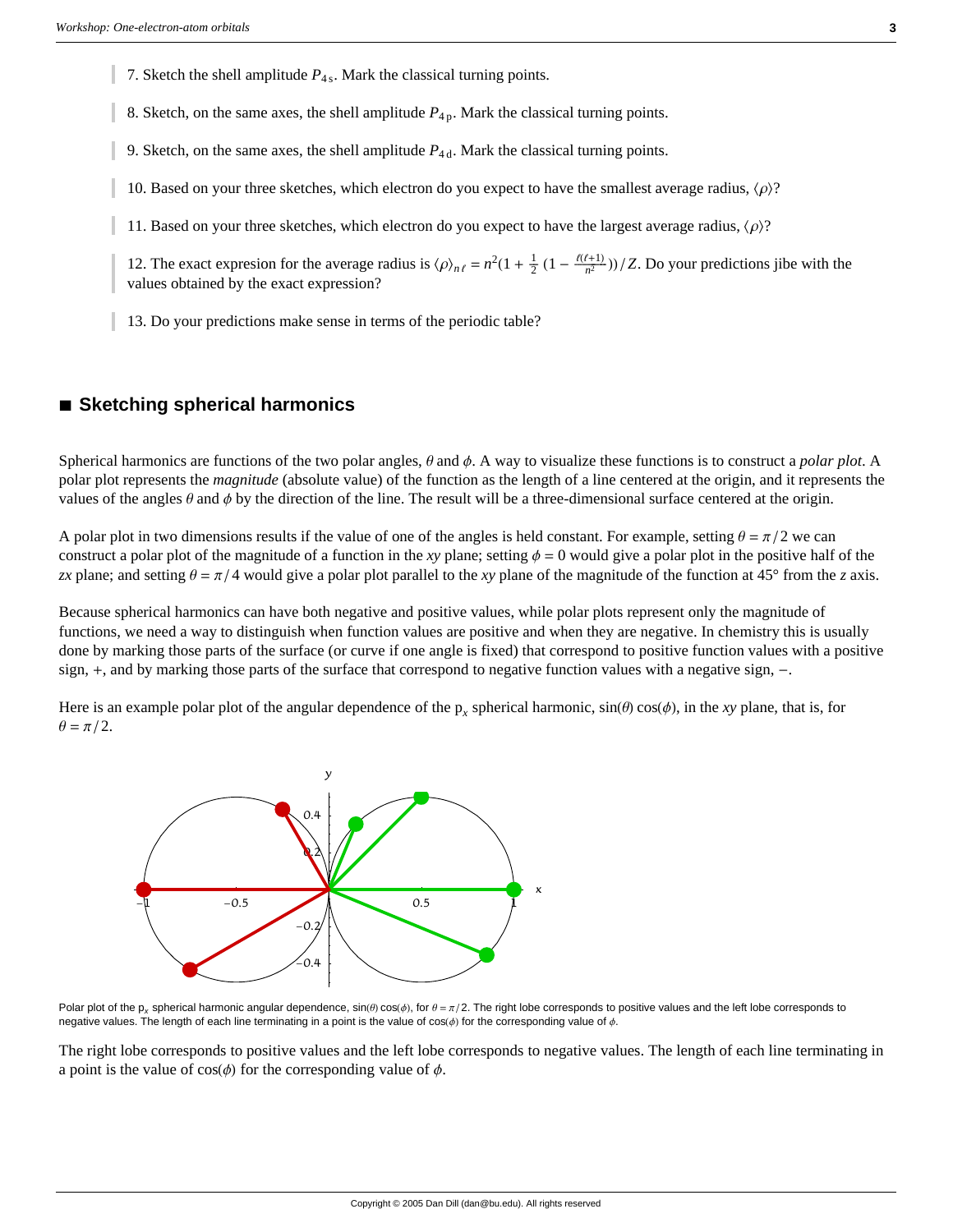14. Explain whether the figure represents an electron orbital.

#### **Real spherical harmonic p***<sup>y</sup>*

The p<sub>y</sub> spherical harmonic is  $\sqrt{3/4 \pi} \sin(\theta) \sin(\phi)$ .

15. The spherical harmonic  $p_y$  is proportional to  $sin(\theta) sin(\phi)$ . Make a polar plot of this angular dependence in the *xy* plane.

16. The value of  $sin(\theta) sin(\phi)$  can be negative. Indicate on your polar plot of p<sub>y</sub> where the value is negative by placing a negative sign, -, in all regions enclosed by the curve for which the value is negative. In a similar way, mark where the value is positive by placing a positive sign, +, in all regions enclosed by the curve for which the value is positive.

17. What, if anything, do these signs have to do with the charge on the electron and the charge on the nucleus?

18. On a new set of axes tilted  $\pi/4$  from the *xy* plane, but one the same scale as the previous plot, make a polar plot of the angular dependence of  $p_y$  for  $\theta = \pi/4$ . Mark regions with + and - as appropriate.

19. On a new set of axes tilted  $-\pi/4$  from the *xy* plane, but one the same scale as the previous two plots, make a polar plot of the angular dependence of  $p_y$  for  $\theta = 3 \pi/4$ . Mark regions with + and – as appropriate.

20. Your polar plots of the angular dependence of p*y* can be viewed as slices a three dimensional polar plot. Use your polar plots to sketch what the angular dependence of  $p_y$  looks like in three dimensions.

21. Explain whether the three dimensional figure represents an electron orbital.

### **à Sketching orbitals**

The 4  $p_y$  orbital is  $\psi_{4p_y}(r, \theta, \phi) = r^{-1} P_{4p}(r) p_y(\theta, \phi)$ .

22. Sketch the 4p<sub>*y*</sub> orbital along the *y* axis, that is, along the direction  $\theta = \pi/2$ ,  $\phi = \pi/2$ .

23. Sketch the 4p<sub>*y*</sub> orbital along the direction  $\theta = \pi/4$ ,  $\phi = \pi/2$ .

24. Sketch the 4p<sub>y</sub> orbital along the direction  $\theta = \pi/8$ ,  $\phi = \pi/2$ .

25. Along which directions,  $\{\theta, \phi\}$  will the  $4p_y$  electron density be greatest?

26. Estimate where in three dimension, that is, at which point or points  $\{r, \theta, \phi\}$ , is the probability density of the hydrogen 4p*y* orbital greatest?

27. Characterize the nodal surfaces, if any, of the 4p*y* orbital.